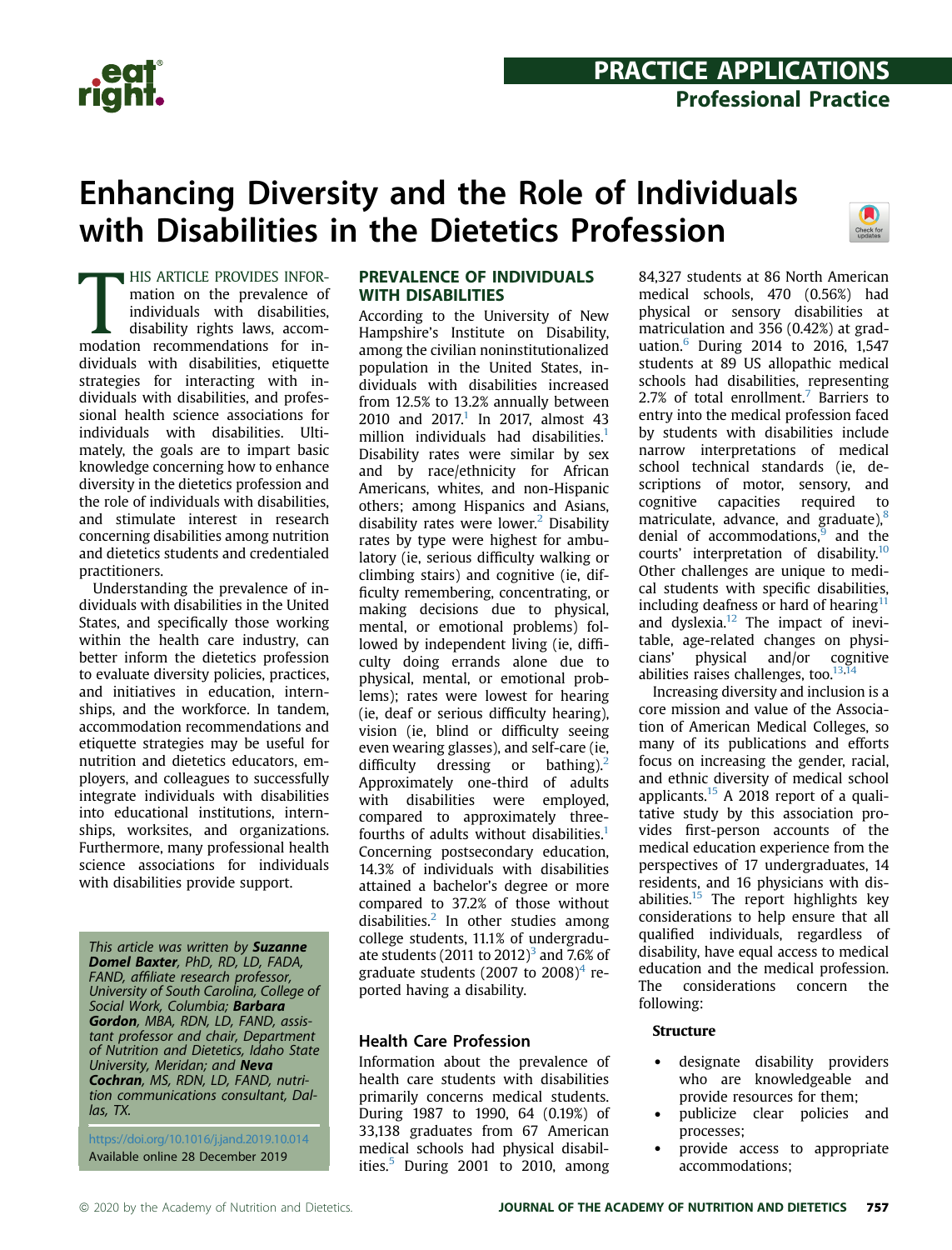- review and revise technical standards in light of current promising practices; and
- normalize help-seeking behaviors and facilitate access to wellness services.

#### Culture

- regularly assess institutional policies, processes, services, and physical space;
- provide ongoing professional development for faculty and staff;
- integrate best practices and respectful language concerning disabilities into curricula and pedagogy;
- integrate disability into diversity initiatives;
- make information about disability services and accommodations easily accessible;
- review recruitment and hiring practices; and
- take a universal design approach to both physical space and learner activities.<sup>15</sup>

Although these considerations were written for medical education and the medical profession, they are applicable to dietetics education and the dietetics profession.

In 2018, the US Bureau of Labor Statistics reported disability rates of 4.2% among health care practitioners and technical occupations. $16$  For the March 2000 National Nurses Survey, of 35,579 respondents, 1,630 self-reported not working in nursing, with  $6.7\%$  (n=110) indicating disability/illness as the reason. $17$  DeLisa and Thomas<sup>[18](#page-7-11)</sup> stated that 2% to 10% of physicians in practice were estimated to have disabilities. A small study with 10 nurses and 10 physicians with disabilities found that career trajectory is narrowed; they struggled with disclosing their disabilities at work; legally guaranteed workplace accommodations were typically not requested; interpersonal interactions often reflected the organizational climate; and a range of emotions were experienced concerning disabilityrelated workplace challenges (eg, anger, grief, resilience, and optimism).

#### Dietetics Profession

There is a paucity of data on disability prevalence among nutrition and dietetics students, interns, and

credentialed practitioners. For both the 2015 and 2017 Compensation and Benefits Surveys of the Dietetics Profession. $20,21$ of 6,385 and 9,000 respondents, respectively, 18% (1,149) in 2015 and 18% (1,620) in 2017 reported not being employed in a dietetics position, with 3% (34 in 2015; 49 in 2017) reporting disability/health problems as the reason. However, neither the 2015 nor 2017 survey included questions about disability status, whether employed or not employed in the field. The Academy of Nutrition and Dietetics (Academy) has included questions concerning disability status (whether employed or not employed) in the 2019 administration of the Compensation and Benefits Survey of the Dietetics Profession (personal communication, Barbara Visocan, vice president, Member Services, Academy of Nutrition and Dietetics, March 14, 2019). Thus, the 2019 survey will begin to fill the data gap on disability prevalence among credentialed nutrition and dietetics practitioners. The disability questions will be included in additional Academy surveys on a go-forward basis, providing data regarding disabilities in other membership categories.

### OVERVIEW OF DISABILITY

enconsidation<br>Education discrimination—at public schools and postsecondary educational (PSE) institutions—and employment discrimination—including employees and applicants—against individuals with disabilities are prohibited. $22-24$ Thus, it is imperative for those who educate students, those who educate and/or employ interns, those in positions to hire others, and those with disabilities to have basic knowledge and awareness of disability rights laws.

The 1990 Americans with Disabilities  $Act^{22}$  $Act^{22}$  $Act^{22}$  (ADAct) was enacted to ensure that individuals with disabilities have the same rights and opportunities as everyone else. This law prohibits discrimination against individuals with disabilities in all public life areas, including jobs, schools, transportation, and venues open to the general public. $22$  The ADAct is divided into five titles (sections) relating to public life. This law defines disability as "a physical or mental impairment that substantially limits one or more major life

activities, a record of such an impairment, or being regarded as having such an impairment."<sup>[25](#page-7-16)</sup>

The 2008 Amendment to the ADAct broadened the disability definition and strengthened the 1990 ADAct<sup>[26](#page-7-17)</sup> by substantially increasing the number of individuals eligible for disability protections under the law; thus, more students than ever before qualify for disability accommodations.<sup>2</sup>

For students with disabilities, PSE provisions of the ADAct apply to public and private colleges and universities. $28$ For employees and applicants with disabilities, employment provisions of the ADAct apply to private employers with 15 or more employees, state and local governments, employment agencies, labor unions, employer agents, and joint management labor  $committees.<sup>25</sup>$  Thus, hospitals must abide by the employment provisions, too. Furthermore, rules for Section 503 of the Rehabilitation Act of 1973, which took effect in 2014, mandate that federal contractors include disability in their recruitment and hiring strate-gies.<sup>[30](#page-7-21)</sup> This means that hospitals and other federal medical facilities, and possibly PSE institutions that receive federal research funding, should be intentionally seeking and hiring quali-fied individuals with disabilities.<sup>[31,](#page-7-22)[\\*](#page-1-0)</sup> The National Institutes of Health provides supplemental grant funding to support students, postdoctoral students, and investigators with disabilities. $31,32$  $31,32$  Thus, credentialed nutrition and dietetics practitioners and students with disabilities with research interests can identify principal investigators who are also credentialed nutrition and dietetics practitioners and have research grants currently funded by the National Institutes of Health and seek supplemental funding.

Concerning interns with disabilities, and specifically dietetics interns with disabilities, interns are sometimes considered employees as well as students. Students with disabilities who attend PSE institutions are protected by the ADAct's title II, whereas interns

<span id="page-1-0"></span>\*A qualified individual meets the requirements of the specific job position, regardless of whether the individual has a disability. An individual with a disability is not hired simply because he or she has a disability.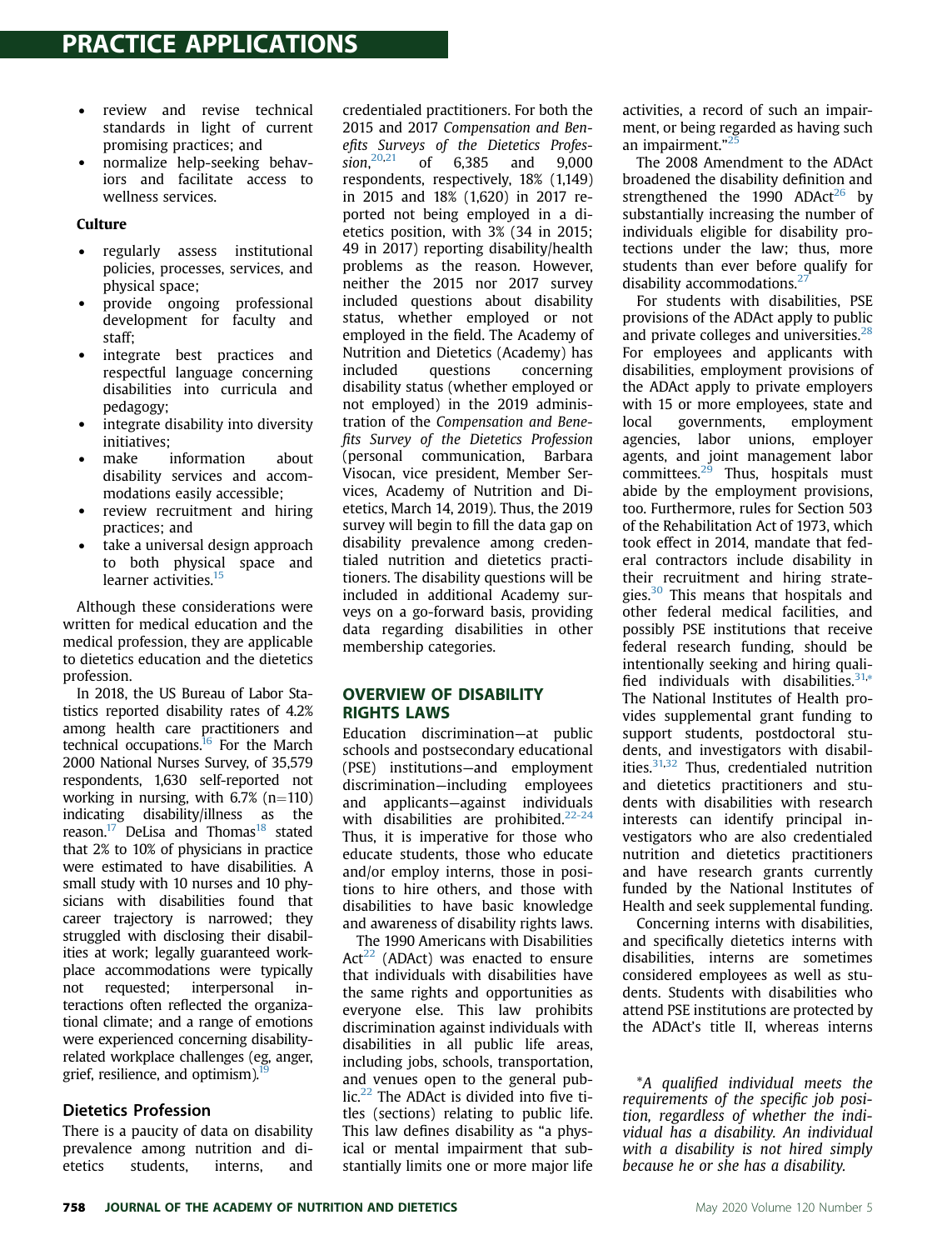with disabilities who qualify as employees are covered by the ADAct's title I if they are interns for a covered employer. The issue is determining who is responsible for providing accommodations for interns with disabilities—the PSE institution, employer, or both. An informal discussion letter provides additional information about how to determine when an intern is an employee<sup>33</sup> (personal communication, Linda Carter Batiste, JD, principal consultant, Job Accommodation Network, July 30, 2019).[†](#page-2-0)

The ADAct requires that PSE institutions modify their policies, practices, and procedures to allow equal access to students with disabilities, unless doing so would result in a fundamental alteration to the program or service provided.<sup>[27](#page-7-18)</sup> This law does not ask PSE institutions to lower their educational standards, but to provide alternative modes that offer students with disabilities access to learning environments and opportunities to demonstrate competency.

PSE institutions and/or employers (to whom ADAct employment provisions apply) must designate specific offices, people, or contacts to comply with disability rights laws, including disability services office, ADAct coordinator, Equal Employment Opportunity (EEO) office, and Title IX contact. Working collaboratively, these entities provide guidance to nutrition and dietetics educators of students with disabilities, credentialed nutrition and dietetics practitioners in positions to hire individuals with disabilities, nutrition and dietetics students with disabilities, and/or individuals with disabilities who are applicants for nutrition and dietetics positions.

Each PSE institution must designate an office or person to support students with disabilities. $31$  The disability services office or individual determines and coordinates academic adjustments, reasonable modifications, and auxiliary aids for students with disabilities; ensures students with disabilities equal access to all aspects of the PSE institution experience; helps students with

<span id="page-2-0"></span>† For the remainder of this article, "interns" are not singled out; instead, readers may consider "interns" to be included with either "students" or "employees."

disabilities, faculty, and staff understand the rights of students with disabilities; and preserves the integrity of a professional program by recommending reasonable adjustments that do not compromise academic rigor or fundamentally alter the program's nature.<sup>31</sup>

An ADAct coordinator must be designated by a PSE institution or employer (to whom ADAct employment provisions apply).<sup>[31](#page-7-22)</sup> This person ensures compliance with disability laws by the PSE institution or employer.<sup>[31](#page-7-22)</sup>

Large employers/PSE institutions typically have an EEO office to oversee nondiscrimination in hiring and employment.<sup>31</sup> Duties of the EEO office and disability services office are often parallel, with the EEO office assisting applicants and employees, and the disability services office assisting students.<sup>[31](#page-7-22)</sup>

Each PSE institution receiving federal funding must designate a Title IX contact to coordinate institutional legal responsibilities, such as investigating allegations of discrimination. $31$ Resolving discrimination complaints often requires collaboration between the ADAct coordinator, EEO office, Title IX contact, and disability services office because discrimination can occur due to many aspects (eg, gender, race, disability). $31$ 

Educators and employers may consider scheduling activities to celebrate National Disability Employment Awareness Month each October to raise awareness about disability employ-ment.<sup>[34](#page-7-25)</sup> The US Department of Labor's Office of Disability Employment Policy (ODEP) creates an annual theme and offers free resources on its website [\(www.dol.gov/odep/topics/ndeam/index.](http://www.dol.gov/odep/topics/ndeam/index.htm) [htm](http://www.dol.gov/odep/topics/ndeam/index.htm)) to facilitate activities.

For more information on the ADAct, visit the Job Accommodation Network (JAN), which provides guidance on disability employment issues and is funded by ODEP. $35$ 

#### **ACCOMMODATIONS FOR** INDIVIDUALS WITH DISABILITIES

#### Classroom

Students with physical, cognitive, or learning disabilities often need extra time to demonstrate material mastery so that their examination scores do not reflect effects of their disabilities.<sup>[36](#page-7-27)</sup> The

amount of extra time depends on the specific disability and its impact on the student in the testing environment; an additional 25%, 50%, or 100% testing time may be needed. Sometimes, supervised breaks are requested instead, or a combination of extra time and supervised breaks is necessary. Breaks exclude exposure to test questions but allow students to take medication, measure blood glucose or blood pressure, refocus, rest, or eat snacks. Students' requests for extra time and/or breaks are reviewed by disability services, which select the accommodation based on each student's needs.<sup>[36](#page-7-27)</sup>

Separate testing location is a typical accommodation<sup>[36](#page-7-27)</sup> for students with disabilities who may become easily distracted by extraneous stimuli (eg, classroom noise, bright lighting, wall decor, and interruptions by other students). Private testing rooms may be needed for students who are exceptionally sensitive to stimuli, use textto-speech software, have scribes, use other forms of assistive technology, or use self-talk or other active strategies to ameliorate effects of their disabilities.<sup>[36](#page-7-27)</sup>

Priority or assigned seating is a common accommodation.<sup>[36](#page-7-27)</sup> Students with visual or hearing disabilities, or with disabilities affecting focus and concentration, may need to be close to the front of the room.<sup>36</sup>

A modified attendance policy is a reasonable accommodation for students with disabilities if an exacerbation of symptoms would cause them to be physically unable to get to class, or attending class could cause them harm.<sup>[37](#page-8-0)</sup> Attendance modifications are done on a case-by-case basis because disability services providers, with input from faculty, consider the student's specific situation and course scope.<sup>[37](#page-8-0)</sup>

Other common accommodations<sup>[36](#page-7-27)</sup> include technology to facilitate notetaking and reading, and web-based posting of lecture material as podcasts, videos, or audio recordings. For individuals with hearing disabilities, accommodations include American Sign Language, cued speech, or oral interpreters; live communication access real-time translation (CART) providers; captioned podcasts; and transcripts. $36$  For individuals who use mobility devices (eg, wheelchairs or scooters), space is needed in classrooms to maneuver and park devices.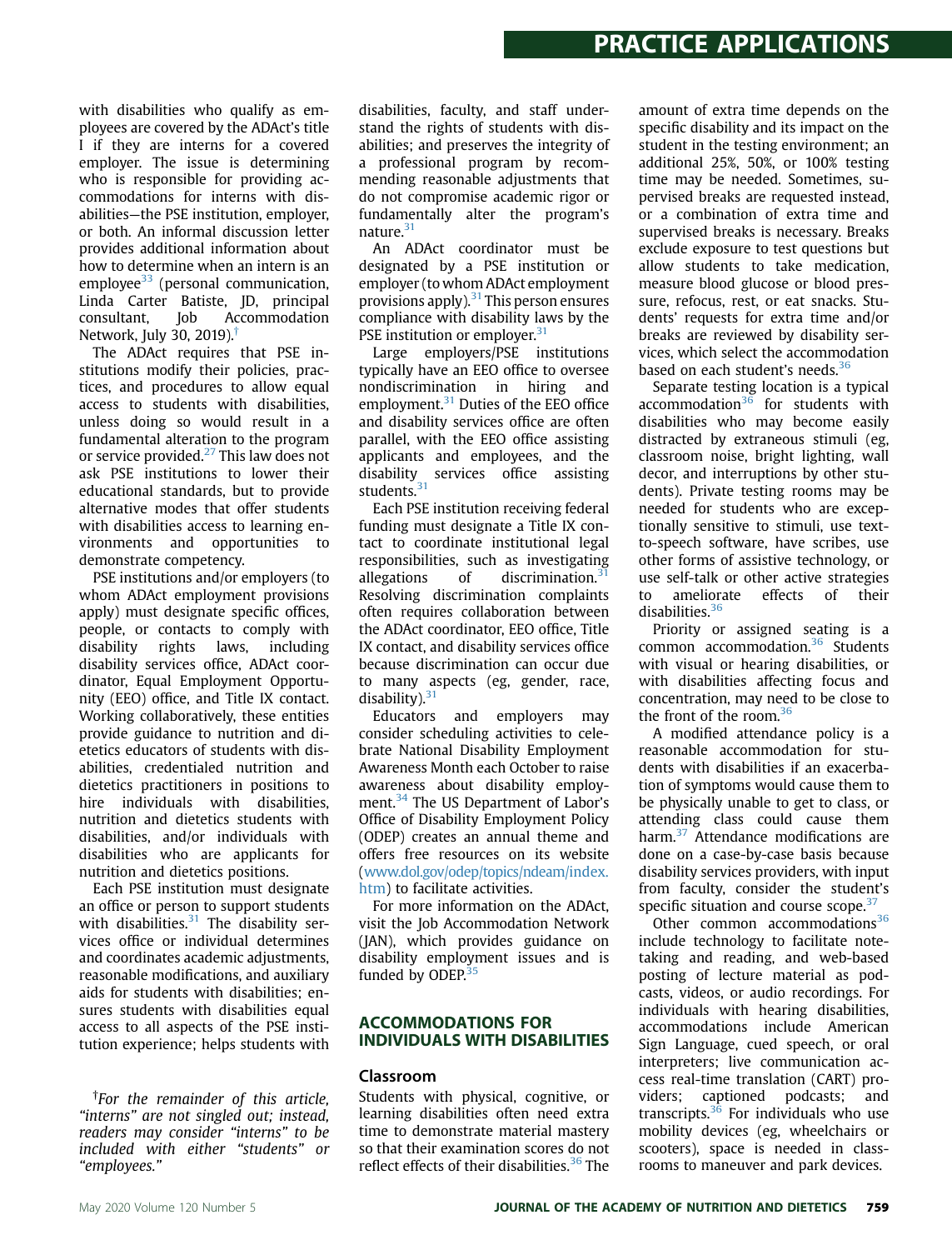### **PRACTICE APPLICATIONS** PRACTICE APPLICATIONS

Implementing multiple accommodations for a variety of students with disabilities in each class can be challenging to manage, and adopting a universal design model for learning can streamline this process.<sup>38</sup> With universal design, course content and materials are presented in a manner accessible to all students regardless of disability, age, or learning style; further, the emphasis is on removing potential barriers to accessing information. Universal design does not challenge academic rigor. A variety of delivery methods and materials is used to accomplish universal design for learning (eg, post lecture outlines, slides, and discussion questions before class; have lectures include visual charts and graphs; include guest lecturers; record and post lectures as podcasts after lectures; post supplemental course materials; allow students to select from options oral, written, visual—to complete

assignments). $38$  The University of Washington's DO-IT program provides helpful information about universal design.<sup>39</sup>

#### Laboratory

Adaptive laboratory equipment (eg, talking thermometers and calculators, light probes, tactile timers, tactile or nonglass pipettes, and large monitors attached to microscopes) may be needed, along with specialized seating or tables (eg, height-adjusted tables, ergonomic chairs, chairs with more cushions or back support, and kneeling chairs). $36$  Individuals who use motorized scooters should be provided with designated parking that is safe, secure, accessible, and near the laboratory. $36$ 

An Academy 2016 Food & Nutrition Conference & Expo poster abstract<sup>[40](#page-8-3)</sup> described accommodations to a university's food science laboratory for individuals with disabilities. Special equipment was purchased and installed. Counters were lowered, drawer pulls were installed, and Braille tags were added to drawers, cabinets, and equipment.<sup>[40](#page-8-3)</sup>

#### Clinical Setting

Clinical setting accommodations need advanced planning and a team approach<sup>36</sup>; it is helpful for the disability services provider to have knowledge of the required clinical rotations and to understand the student's disability. Distance to the clinical site is a barrier for students with disabilities who are unable to drive or travel long distances, or due to the lack of efficient public transportation to the site. Students with disabilities who can drive but cannot walk long distances should be provided with accessible parking privileges at the clinical site.<sup>[36](#page-7-27)</sup>

<span id="page-3-0"></span>

| <b>Association</b>                                                                        | <b>Description</b>                                                                                                                                                                                                                                                                                                                                                                                                                                                                                                                                                                                                                                                                                                                                                                                                                                                                                                                              | Website                  |
|-------------------------------------------------------------------------------------------|-------------------------------------------------------------------------------------------------------------------------------------------------------------------------------------------------------------------------------------------------------------------------------------------------------------------------------------------------------------------------------------------------------------------------------------------------------------------------------------------------------------------------------------------------------------------------------------------------------------------------------------------------------------------------------------------------------------------------------------------------------------------------------------------------------------------------------------------------------------------------------------------------------------------------------------------------|--------------------------|
| Association of<br>Medical<br>Professionals<br>with Hearing<br>Losses <sup>50</sup>        | Network for individuals with hearing loss who work or desire<br>$\bullet$<br>to work in health care<br>Maintains statistical registry to track number of deaf/hard-of-<br>$\bullet$<br>hearing professionals working in health care (eg, medicine,<br>nursing, audiology, veterinary, and sports health)                                                                                                                                                                                                                                                                                                                                                                                                                                                                                                                                                                                                                                        | www.amphl.org            |
| Canadian<br>Association of<br>Physicians with<br>Disabilities <sup>51</sup>               | Networking and support for physicians with disabilities<br>٠<br>National forum to discuss issues of mutual interest and<br>٠<br>concern to physicians with disabilities<br>Leadership role in influencing clinical education and research in<br>$\bullet$<br>matters pertaining to both patients and physicians with<br>disabilities                                                                                                                                                                                                                                                                                                                                                                                                                                                                                                                                                                                                            | www.capd.ca              |
| Coalition for<br><b>Disability Access</b><br>in Health Science<br>Education <sup>52</sup> | Collaboration among peer institutions to develop, advance, and<br>٠<br>disseminate leading practices to facilitate access and opportu-<br>nity for people with disabilities in health science education<br>Hosts an annual symposium<br>$\bullet$<br>Speakers Bureau and several helpful webinars<br>٠<br>"Faculty Support" subsection in Resource section has online<br>٠<br>video training series for faculty who work with students with<br>disabilities<br>Book titled The Guide to Assisting Students with Disabilities:<br>$\bullet$<br>Equal Access in Health Science and Professional Education <sup>53</sup><br>describes how to accommodate students with all types of<br>disabilities in didactic, laboratory, and clinical health science<br>settings according to federal disability law, case law, and<br>Office for Civil Rights determinations; all proceeds from this<br>book go directly to Coalition <sup>53 (pg xvii)</sup> | www.hsmcoalition.org     |
|                                                                                           |                                                                                                                                                                                                                                                                                                                                                                                                                                                                                                                                                                                                                                                                                                                                                                                                                                                                                                                                                 | (continued on next page) |

Figure. Professional associations for individuals with disabilities in the health sciences.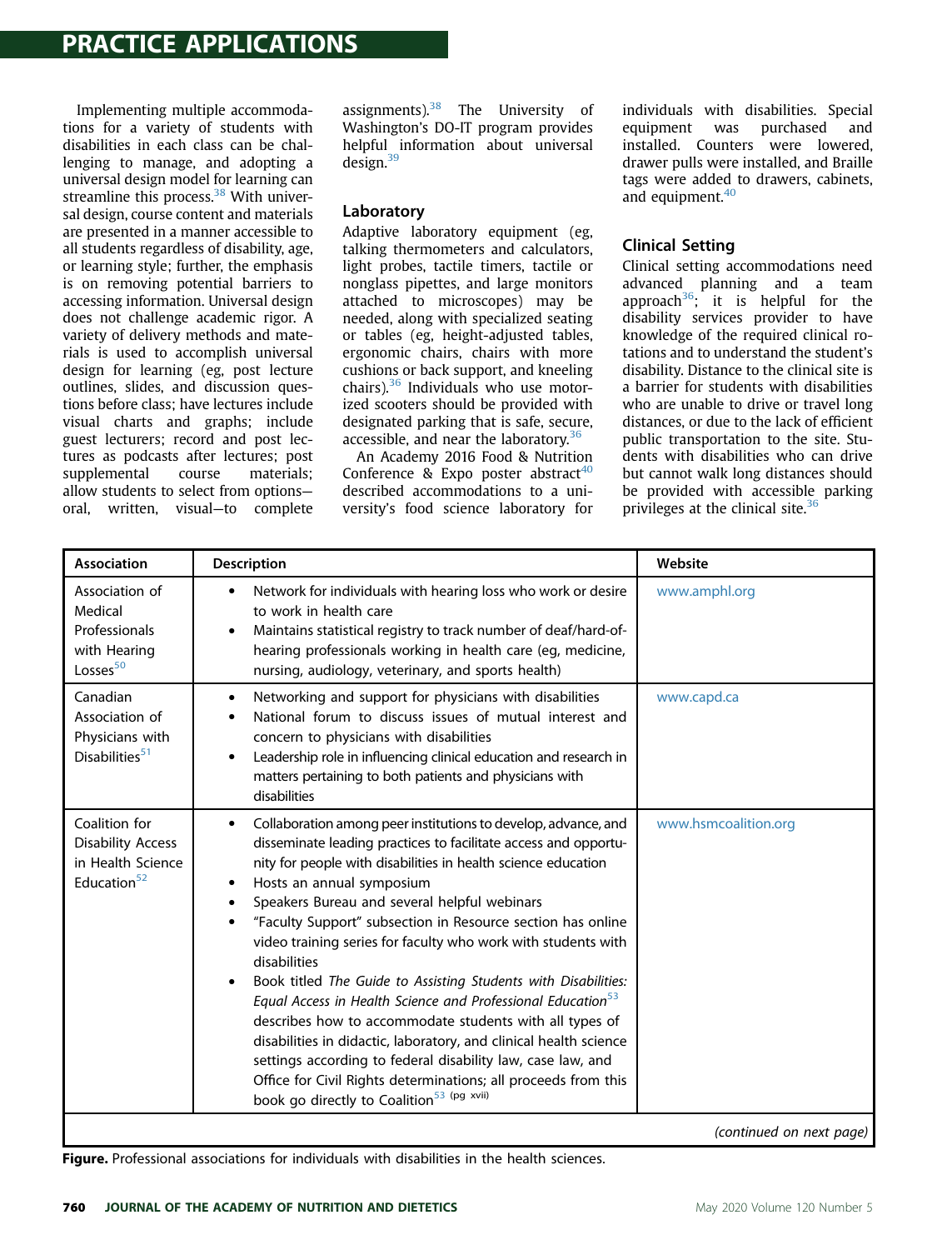### **PRACTICE APPLICATIONS** PRACTICE APPLICATIONS

| Association                                                                                                                  | Description                                                                                                                                                                                                                                                                                                                                                                                                                                                                                                                                                                                                                                                                                                                                                                                                                                                                                                                                                                                                                                                    | Website                                 |
|------------------------------------------------------------------------------------------------------------------------------|----------------------------------------------------------------------------------------------------------------------------------------------------------------------------------------------------------------------------------------------------------------------------------------------------------------------------------------------------------------------------------------------------------------------------------------------------------------------------------------------------------------------------------------------------------------------------------------------------------------------------------------------------------------------------------------------------------------------------------------------------------------------------------------------------------------------------------------------------------------------------------------------------------------------------------------------------------------------------------------------------------------------------------------------------------------|-----------------------------------------|
| Exceptional<br>Nurse <sup>54</sup>                                                                                           | Nonprofit resource network committed to inclusion of more<br>$\bullet$<br>individuals with disabilities in nursing profession<br>Network for individuals with disabilities considering careers<br>$\bullet$<br>in nursing, nursing students with disabilities, nurses with<br>disabilities, and nursing educators or guidance counselors<br>working with students with disabilities                                                                                                                                                                                                                                                                                                                                                                                                                                                                                                                                                                                                                                                                            | www.exceptionalnurse.com                |
| National<br>Organization of<br>Nurses with<br>Disabilities <sup>55</sup>                                                     | Nonprofit organization that mandates board of directors to<br>$\bullet$<br>be represented by 60% people with disabilities where ma-<br>jority are nurses with chronic health conditions or disability<br>Represents people with disabilities and chronic health conditions<br>$\bullet$<br>who are students, nurses, and other health care professionals<br>membership,<br>cross-disability,<br>professional<br>Open<br>$\bullet$<br>organization that works to promote equity for people with<br>disabilities and chronic health conditions in nursing through<br>education and advocacy<br>Website has links for research, education/training, resources,<br>$\bullet$<br>news, frequently asked questions, a listserv, and a job board<br>Annual report titled "The Voice of Disability in Nursing, 2017<br>$\bullet$<br>Sharing our Stories: Hear Our Voices" includes actual success<br>stories of nurses with disabilities and accommodations used<br>(online at http://nond.org/wp-content/uploads/2018/05/<br>NOND-2017-Sharing-Our-Stories-FINAL.pdf) | www.nond.org                            |
| Society of<br>Healthcare<br>Professionals<br>with Disabilities <sup>56</sup>                                                 | Fosters an online supportive community and freely provides<br>$\bullet$<br>disability-related resources and tools relevant for health care<br>professionals, students, family members, and friends<br>Includes physicians, pharmacists, nurses, nurse practitioners,<br>$\bullet$<br>physician assistants, other health care professionals, stu-<br>dents, and family and friends who wish to provide support                                                                                                                                                                                                                                                                                                                                                                                                                                                                                                                                                                                                                                                  | www.disabilitysociety.org               |
| Society of Nurses<br>with Disabilities <sup>57</sup>                                                                         | Group for nurses with disabilities within Society of Health-<br>$\bullet$<br>care Professionals with Disabilities                                                                                                                                                                                                                                                                                                                                                                                                                                                                                                                                                                                                                                                                                                                                                                                                                                                                                                                                              | www.nursingwithdisabilities.org         |
| Society of<br>Pharmacists with<br>Disabilities <sup>58</sup>                                                                 | Group for pharmacists with disabilities within Society of<br>$\bullet$<br>Healthcare Professionals with Disabilities                                                                                                                                                                                                                                                                                                                                                                                                                                                                                                                                                                                                                                                                                                                                                                                                                                                                                                                                           | www.pharmacistswithdisabilities.<br>org |
| Society of<br>Physicians with<br>Disabilities <sup>59</sup>                                                                  | Group for physicians with disabilities within Society of<br>$\bullet$<br>Healthcare Professionals with Disabilities                                                                                                                                                                                                                                                                                                                                                                                                                                                                                                                                                                                                                                                                                                                                                                                                                                                                                                                                            | www.physicianswithdisabilities.<br>org  |
| Western<br>University of<br>Health Sciences'<br>Harris Family<br>Center for<br>Disability and<br>Health Policy <sup>60</sup> | Center established in response to concerns of community of<br>$\bullet$<br>disabled individuals<br>Goals include increasing number of qualified individuals<br>$\bullet$<br>with disabilities who pursue careers in the health<br>professions<br>Website's materials and resources sections provide helpful<br>$\bullet$<br>information                                                                                                                                                                                                                                                                                                                                                                                                                                                                                                                                                                                                                                                                                                                        | www.hfcdhp.org                          |

Figure. (continued) Professional associations for individuals with disabilities in the health sciences.

Charting and clinical record keeping are essential tasks and critical functions.[36](#page-7-27) Students with disabilities who need assistive technology to use

computers may experience incompatibility with the electronic medical record (EMR) system at clinical sites.<sup>36</sup> Disability services providers

work with IT staff to determine whether the EMR system and assistive technology can work together.<sup>41</sup> This may require configuring the system to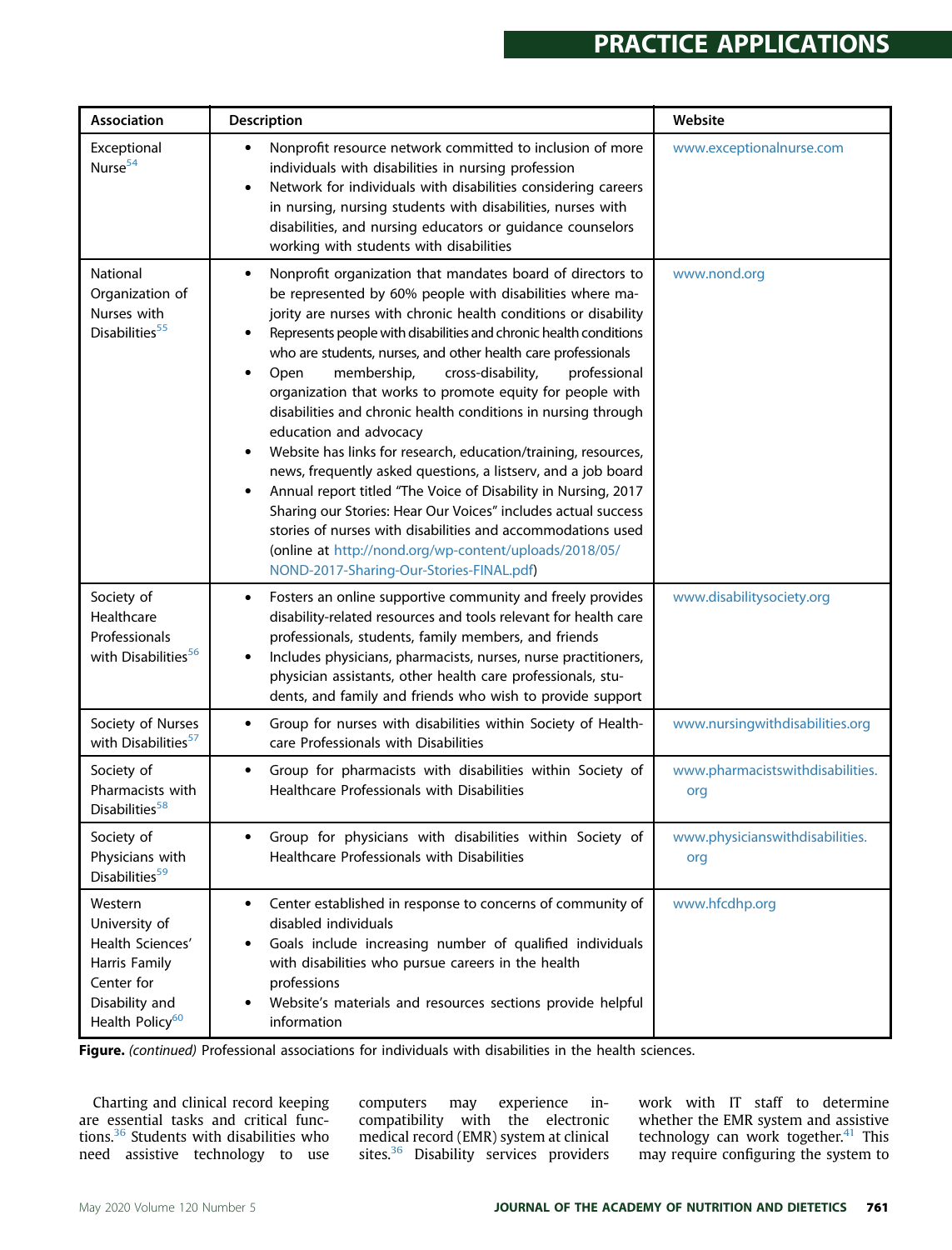be compatible with a certain screen reader on a designated, assigned computer station or tablet computer. However, sometimes a technological solution is not possible. When determining accommodations for EMR systems, not only the needs of students with disabilities must be considered, but also the required security and confidentiality to protect patient information.<sup>4</sup>

Accommodations for patient care activities include interpreters (American Sign Language, cued speech, or oral), CART, assistive listening system, reduced patient load, and note taker or Smartpen during intakes. $36$  Paging accommodations may include visual, tactile, or vibrating paging devices or text pagers.<sup>36</sup>

Technological developments have allowed physicians in training and physicians with hearing disabilities, spinal cord injuries, and/or visual disabilities to complete their medical education and thrive in practice. $42$ Examples of such technology applicable to nutrition and dietetics students and credentialed practitioners with disabilities include standing wheelchairs, dictation and magnification software, and CART. $42$ 

#### Worksite

JAN offers guidance regarding the ADAct's definition of reasonable accommodation, and information on specific products to make facilities accessible and where to purchase equipment.<sup>[35](#page-7-26)</sup> JAN's "ADAct Library" provides information on accessibility guidelines according to the ADAct. The "A to Z List" on "Funding" and "Tax Incentive Topics" provides information on tax incentives to help employers implement workplace accommodations and organizations that provide additional funding. Data collected by JAN suggest that more than half of all accommodations cost nothing, and that most employers report financial benefits from providing accommodations due to reduced insurance, reduced new employee training costs, and increased worker productivity.<sup>[35](#page-7-26)</sup>

According to JAN, employers can meet the needs of a diverse workforce that includes individuals with disabilities by using universal design features integrated into devices, environments, processes, and systems such as kiosks, telecommunications, restrooms, and workplace elements.<sup>[43](#page-8-17)</sup> Examples include door handles, keyboards, telephones, and transportation features that are more inclusive. $43$ 

A JAN case study<sup>[44](#page-8-18)</sup> notes that 10 of the 20 fastest growing occupations are health care-related, the US health care field generates new wage and salary jobs at a rate higher than any other industry, and this growth will be largely in response to rapid growth in the elderly population. The case study states, "For new workers with disabilities, and as our working population ages, it is imperative to consider providing job accommodations to enhance the productivity of these valuable workers." [44](#page-8-18)

Actual cases and accommodation success stories from JAN's database are available online at [https://www.askjan.](https://www.askjan.org/a-to-z.cfm) [org/a-to-z.cfm](https://www.askjan.org/a-to-z.cfm) by selecting a specific disability (eg, deafness) and scrolling down to "Situations and Solutions".

#### Internships and Preceptors

ODEP has a generic, online how-to guide for employers to create inclusive internship programs. $45$  Dietetics internships and preceptors may find this guide helpful to ensure that their programs are inclusive of individuals with disabilities. Dietetics internships and preceptors that can accommodate individuals with disabilities can indicate this in their materials so students with disabilities can make informed selections.

#### Professional Conferences and Meetings

The online "A Guide to Planning Accessible Meetings" includes regulatory updates and practical guidance to help make meetings, events, and conferences accessible.[46](#page-8-20) The "Pre-Event Attendee Registration and Communication" section includes a sample form to inquire about attendee's needs and accommodations. The "Meeting Room Layouts and Considerations" section recommends that accessible seating locations be offered throughout rooms to provide choices for individuals with mobility devices similar to choices available to others. The "Food and Beverage Service" section links to a fact sheet, "Food Service: Accommodating Diners with Disabilities," which recommends that 1) events with meals include accessible tables with some chairs removed to accommodate attendees who remain in their own wheelchairs or scooters for dining; 2) accessible tables have surfaces no higher than 34 inches above the floor and clear space underneath at least 27 inches high so wheelchair users can get their feet and knees under the table<sup>[46](#page-8-20)</sup>; and 3) accessible tables do not have floor-length tablecloths, which are hazards to wheels on wheelchairs and scooters.

#### **ETIOUETTE FOR INTERACTING** WITH INDIVIDUALS WITH **DISABILITIES**

Etiquette strategies foster the inclusion and integration of individuals with disabilities into educational institutions, worksites, and organizations. For resources on general etiquette, see "Appendix D: Disability Etiquette for the Workplace and Beyond" in the ODEP guide Inclusive Internship Pro-grams: A How-to Guide for Employers.<sup>[47](#page-8-21)</sup> Etiquette guidelines on more specific topics, such as employee recruitment, interview and new employee strategies, and different disabilities (eg, mobility, vision, speech, cognitive, psychiatric, and respiratory impairments, as well as chemical sensitivities and deafness and hard of hearing) are available on the JAN website. $48$ 

#### **PROFESSIONAL HEALTH SCIENCE ASSOCIATIONS FOR INDIVIDUALS WITH DISABILITIES**

The many professional health science associations for individuals with disabilities substantiates the willingness of health care facilities to hire individuals with disabilities who have earned a health sciences degree, and the ability of those with disabilities to do the work.<sup>49</sup> The [Figure](#page-3-0) lists 10 professional health science associations for individuals with disabilities, details about, and the website for each association. Although none of the associations listed focus on the dietetics profession, their resources could be used to advance knowledge in this area.

#### **FUTURE NEEDS**

FUTURE NEEDS Data on disability prevalence among nutrition and dietetics students and credentialed practitioners is needed, as well as research on students or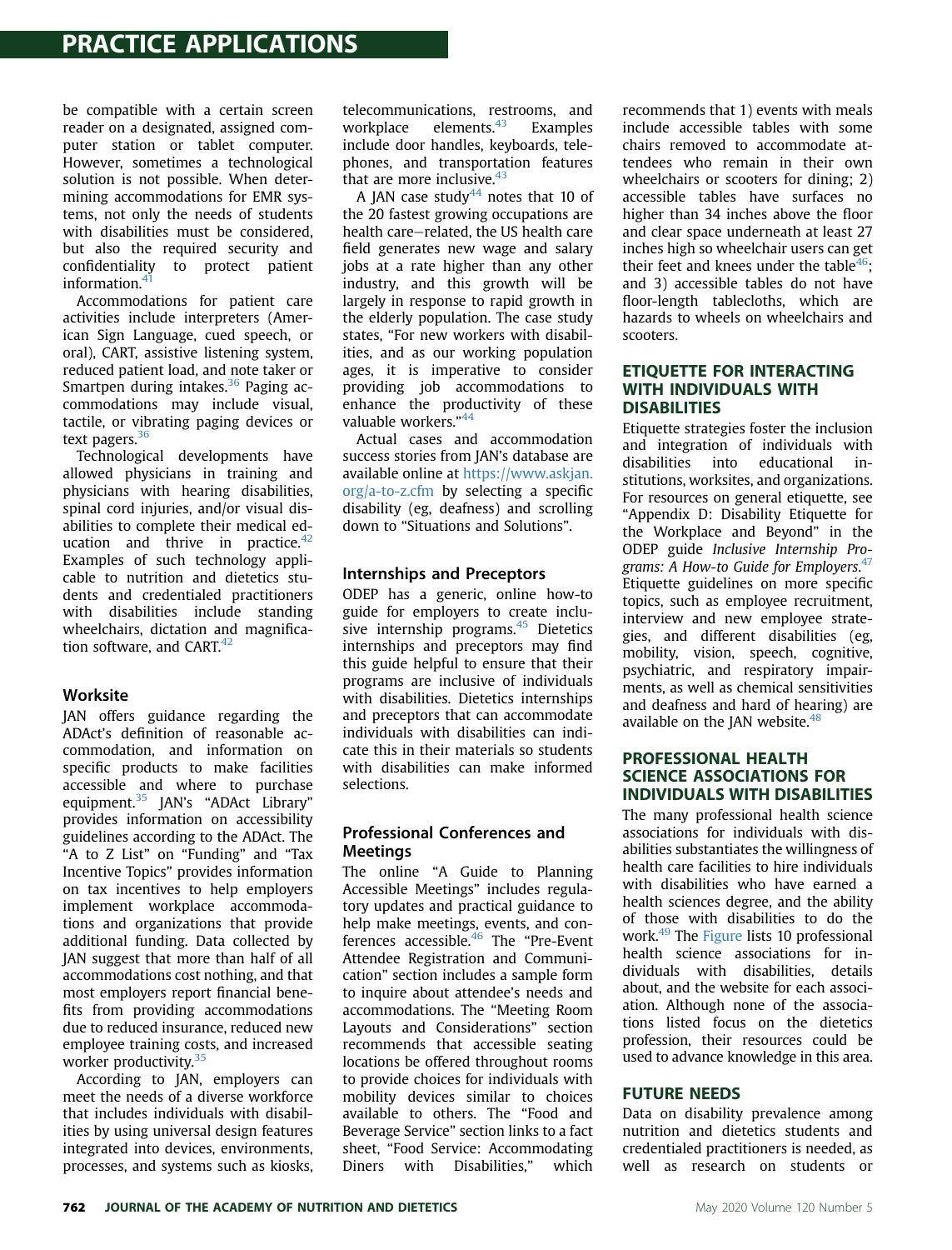credentialed practitioners with disabilities when one or both groups is investigated by the research. Such research is different than surveys or evaluations of disability-related content in dietetics programs or courses. $61-63$  It is crucial to include nutrition and dietetics students and/or credentialed practitioners with disabilities in the discussion of how to make the profession more inclusive of individuals with disabilities. To learn how to better support physicians with disabilities and increase their representation in the profession, DeLisa and Lindenthal<sup>64</sup> recommended systematic data collection over the life cycle of the following four groups: 1) physicians who had disabilities before beginning practice; 2) physicians whose disabilities began during their medical practice careers; 3) physicians from among the first two groups; and 4) patients of physicians with disabilities. They also recommended data collection on physicians with disabilities' physical space and technology use and needs, selfreflections on accomplishments and regrets, willingness to adapt to the demands of practice, and their patients'

views on care they provided. $64$  To learn how to better support credentialed nutrition and dietetics practitioners with disabilities and increase their representation in the profession, the four groups and topics could be adapted to credentialed nutrition and dietetics practitioners with disabilities.

Efforts to include individuals with disabilities into the dietetics profession may improve the profession at large, and more importantly, the patients and clients served by the profession. Mentoring by practitioners and faculty with disabilities can assist students and recent graduates with disabilities to better represent individuals with disabilities in the medical and dietetics workforces[.42](#page-8-16),[65](#page-8-26)[,66](#page-8-27) Enhancing diversity—in the health care profession, generally, and the dietetics profession, specifically—will require that programs across the continuum from undergraduate to continuing education continue to decrease structural barriers, improve the culture towards disability, and provide training on the potential for reasonable accommodations, including technological advances, for all health care practitioners.<sup>[42](#page-8-16)</sup>

#### References

- <span id="page-6-0"></span>1. Houtenville A, Boege S. 2018 Annual Report on People with Disabilities in America. Durham, NH: University of New Hampshire, Institute on Disability; 2019. [https://disabilitycompendium.org/sites/](https://disabilitycompendium.org/sites/default/files/user-uploads/Annual_Report_2018_Accessible_AdobeReaderFriendly.pdf) default/fi[les/user-uploads/Annual\\_Report\\_](https://disabilitycompendium.org/sites/default/files/user-uploads/Annual_Report_2018_Accessible_AdobeReaderFriendly.pdf) [2018\\_Accessible\\_AdobeReaderFriendly.](https://disabilitycompendium.org/sites/default/files/user-uploads/Annual_Report_2018_Accessible_AdobeReaderFriendly.pdf) [pdf.](https://disabilitycompendium.org/sites/default/files/user-uploads/Annual_Report_2018_Accessible_AdobeReaderFriendly.pdf) Accessed August 3, 2019.
- <span id="page-6-1"></span>Lauer EA, Houtenville AJ. 2018 Annual Disability Statistics Supplement. Durham, NH: University of New Hampshire, Institute on Disability; 2019. [https://](https://disabilitycompendium.org/sites/default/files/user-uploads/2018_Supplement_Accessible_AdobeReaderFriendly.pdf) [disabilitycompendium.org/sites/default/](https://disabilitycompendium.org/sites/default/files/user-uploads/2018_Supplement_Accessible_AdobeReaderFriendly.pdf) fi[les/user-uploads/2018\\_Supplement\\_](https://disabilitycompendium.org/sites/default/files/user-uploads/2018_Supplement_Accessible_AdobeReaderFriendly.pdf) [Accessible\\_AdobeReaderFriendly.pdf.](https://disabilitycompendium.org/sites/default/files/user-uploads/2018_Supplement_Accessible_AdobeReaderFriendly.pdf) Accessed August 3, 2019.
- <span id="page-6-2"></span>3. Snyder TD, Dillow SA. Digest of Education Statistics, 2013. Publication NCES 2015- 011. Washington, DC: National Center for Education Statistics; 2015. [https://nces.](https://nces.ed.gov/pubsearch/pubsinfo.asp?pubid=2015011) [ed.gov/pubsearch/pubsinfo.asp?pubid](https://nces.ed.gov/pubsearch/pubsinfo.asp?pubid=2015011)=[2](https://nces.ed.gov/pubsearch/pubsinfo.asp?pubid=2015011) [015011](https://nces.ed.gov/pubsearch/pubsinfo.asp?pubid=2015011). Published May 7, 2015. Accessed August 3, 2019.
- <span id="page-6-3"></span>4. US Department of Education, Institute of Education Sciences, National Center for Education Statistics. Profile of students in graduate and first-professional education: 2007-08. Publication NCES 2010-177. [https://nces.ed.gov/pubs2010/2010177.](https://nces.ed.gov/pubs2010/2010177.pdf) [pdf.](https://nces.ed.gov/pubs2010/2010177.pdf) Published October 2010. Accessed August 3, 2019.
- <span id="page-6-4"></span>5. [Wu SS, Tsang P, Wainapel SF. Physical](http://refhub.elsevier.com/S2212-2672(19)31549-7/sref5) [disability among American medical students.](http://refhub.elsevier.com/S2212-2672(19)31549-7/sref5) [Am J Phys Med Rehabil](http://refhub.elsevier.com/S2212-2672(19)31549-7/sref5). 1996;75(3):183-187.
- <span id="page-6-5"></span>6. [Eickmeyer SM, Do KD, Kirschner KL,](http://refhub.elsevier.com/S2212-2672(19)31549-7/sref6) [Curry RH. North American medical](http://refhub.elsevier.com/S2212-2672(19)31549-7/sref6)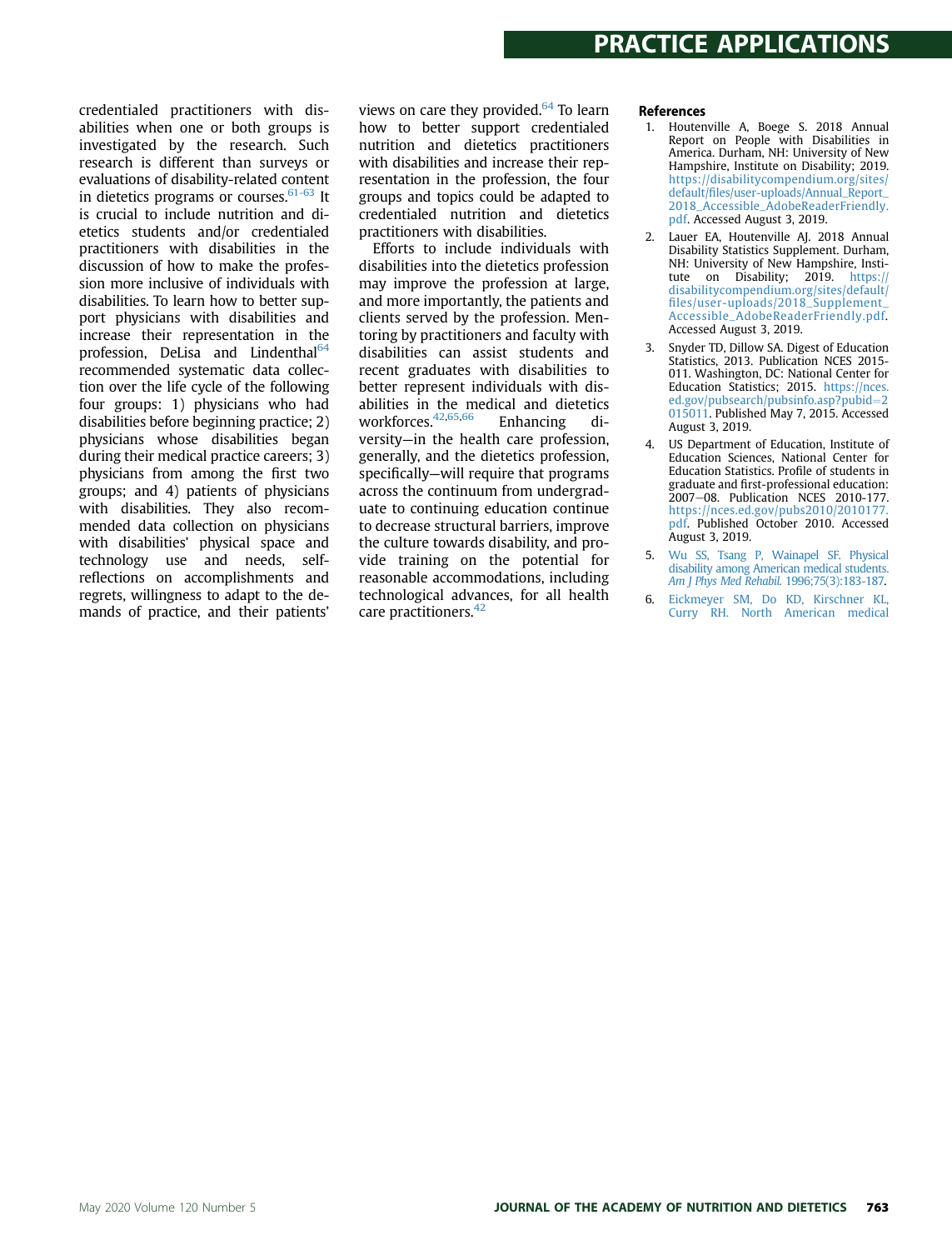schools' [experience with and approaches](http://refhub.elsevier.com/S2212-2672(19)31549-7/sref6) [to the needs of students with physical and](http://refhub.elsevier.com/S2212-2672(19)31549-7/sref6)<br>sensory disabilities. Acad Med. [sensory disabilities.](http://refhub.elsevier.com/S2212-2672(19)31549-7/sref6) [2012;87\(5\):567-573.](http://refhub.elsevier.com/S2212-2672(19)31549-7/sref6)

- <span id="page-7-0"></span>7. [Meeks LM, Herzer KR. Prevalence of self](http://refhub.elsevier.com/S2212-2672(19)31549-7/sref7)[disclosed disability among medical stu](http://refhub.elsevier.com/S2212-2672(19)31549-7/sref7)[dents in US allopathic medical schools.](http://refhub.elsevier.com/S2212-2672(19)31549-7/sref7) JAMA[. 2016;316\(21\):2271-2272](http://refhub.elsevier.com/S2212-2672(19)31549-7/sref7).
- <span id="page-7-1"></span>8. [McKee M, Case B, Fausone M, Zazove P,](http://refhub.elsevier.com/S2212-2672(19)31549-7/sref8) [Ouellette A, Fetters MD. Medical schools](http://refhub.elsevier.com/S2212-2672(19)31549-7/sref8)' [willingness to accommodate medical](http://refhub.elsevier.com/S2212-2672(19)31549-7/sref8) [students with sensory and physical dis](http://refhub.elsevier.com/S2212-2672(19)31549-7/sref8)[abilities: Ethical foundations of a func-](http://refhub.elsevier.com/S2212-2672(19)31549-7/sref8)[tional challenge to](http://refhub.elsevier.com/S2212-2672(19)31549-7/sref8) "organic" technical standards. AMA J Ethic[. 2016;18\(10\):993-](http://refhub.elsevier.com/S2212-2672(19)31549-7/sref8) [1002](http://refhub.elsevier.com/S2212-2672(19)31549-7/sref8).
- <span id="page-7-2"></span>9. [Bagenstos S. Technical standards and](http://refhub.elsevier.com/S2212-2672(19)31549-7/sref9) [lawsuits involving accommodations for](http://refhub.elsevier.com/S2212-2672(19)31549-7/sref9) [health professions students.](http://refhub.elsevier.com/S2212-2672(19)31549-7/sref9) AMA J Ethic. [2016;18\(10\):1010-1016.](http://refhub.elsevier.com/S2212-2672(19)31549-7/sref9)
- <span id="page-7-3"></span>10. [Francis L, Silvers A. Perspectives on the](http://refhub.elsevier.com/S2212-2672(19)31549-7/sref10) meaning of "disability." [AMA J Ethic](http://refhub.elsevier.com/S2212-2672(19)31549-7/sref10). [2016;18\(10\):1025-1033.](http://refhub.elsevier.com/S2212-2672(19)31549-7/sref10)
- <span id="page-7-4"></span>11. [Argenyi M. Technical standards and deaf](http://refhub.elsevier.com/S2212-2672(19)31549-7/sref11) [and hard of hearing medical school ap](http://refhub.elsevier.com/S2212-2672(19)31549-7/sref11)[plicants and students: Interrogating sen](http://refhub.elsevier.com/S2212-2672(19)31549-7/sref11)[sory capacity and practice capacity.](http://refhub.elsevier.com/S2212-2672(19)31549-7/sref11) AMA J Ethic[. 2016;18\(10\):1050-1059.](http://refhub.elsevier.com/S2212-2672(19)31549-7/sref11)
- <span id="page-7-5"></span>12. [Romberg F, Shaywitz BA, Shaywitz SE.](http://refhub.elsevier.com/S2212-2672(19)31549-7/sref12) [Commentary: How should medical schools](http://refhub.elsevier.com/S2212-2672(19)31549-7/sref12) [respond to students with dyslexia?](http://refhub.elsevier.com/S2212-2672(19)31549-7/sref12) AMA J Ethic[. 2016;18\(10\):975-985](http://refhub.elsevier.com/S2212-2672(19)31549-7/sref12).
- <span id="page-7-6"></span>13. [Kaups KL. Competence not age de](http://refhub.elsevier.com/S2212-2672(19)31549-7/sref13)[termines ability to practice: Ethical con](http://refhub.elsevier.com/S2212-2672(19)31549-7/sref13)[siderations about sensorimotor agility,](http://refhub.elsevier.com/S2212-2672(19)31549-7/sref13) [dexterity, and cognitive capacity.](http://refhub.elsevier.com/S2212-2672(19)31549-7/sref13) AMA J Ethic[. 2016;18\(10\):1017-1024.](http://refhub.elsevier.com/S2212-2672(19)31549-7/sref13)
- <span id="page-7-7"></span>14. [Angelos P. Commentary: How should](http://refhub.elsevier.com/S2212-2672(19)31549-7/sref14) [colleagues respond to diminishing ca](http://refhub.elsevier.com/S2212-2672(19)31549-7/sref14)[pacities of an aging surgeon?](http://refhub.elsevier.com/S2212-2672(19)31549-7/sref14) AMA J Ethic. [2016;18\(10\):986-992](http://refhub.elsevier.com/S2212-2672(19)31549-7/sref14).
- <span id="page-7-8"></span>15. Meeks LM, Jain NR. Accessibility, inclusion, and action in medical education: lived experiences of learners and physicians with disabilities. Association of American Medical Colleges, Washington, DC. March, 2018. [https://store.aamc.](https://store.aamc.org/accessibility-inclusion-and-action-in-medical-education-lived-experiences-of-learners-and-physicians-with-disabilities.html) [org/accessibility-inclusion-and-action](https://store.aamc.org/accessibility-inclusion-and-action-in-medical-education-lived-experiences-of-learners-and-physicians-with-disabilities.html)[in-medical-education-lived-experiences-of](https://store.aamc.org/accessibility-inclusion-and-action-in-medical-education-lived-experiences-of-learners-and-physicians-with-disabilities.html)[learners-and-physicians-with-disabilities.](https://store.aamc.org/accessibility-inclusion-and-action-in-medical-education-lived-experiences-of-learners-and-physicians-with-disabilities.html) [html.](https://store.aamc.org/accessibility-inclusion-and-action-in-medical-education-lived-experiences-of-learners-and-physicians-with-disabilities.html) Accessed August 3, 2019.
- <span id="page-7-9"></span>16. US Department of Labor. Bureau of Labor Statistics. Economic News Release. [https://www.bls.gov/news.release/disabl.](https://www.bls.gov/news.release/disabl.t03.htm) [t03.htm](https://www.bls.gov/news.release/disabl.t03.htm). Revised February 26, 2019. Accessed August 3, 2019.
- <span id="page-7-10"></span>17. Spratley E, Johnson A, Sochalski J, Fritz M, Spencer W. The Registered Nurse Population, March 2000: Findings from the National Sample Survey of Registered Nurses. ERIC number ED471274. [https://](https://eric.ed.gov/?id=ED471274) [eric.ed.gov/?id](https://eric.ed.gov/?id=ED471274)=[ED471274](https://eric.ed.gov/?id=ED471274). Published September 2001. Accessed August 3, 2019.
- <span id="page-7-11"></span>18. [DeLisa JA, Thomas P. Physicians with](http://refhub.elsevier.com/S2212-2672(19)31549-7/sref18) [disabilities and the physician workforce:](http://refhub.elsevier.com/S2212-2672(19)31549-7/sref18) [A need to reassess our policies.](http://refhub.elsevier.com/S2212-2672(19)31549-7/sref18) Am J Phys Med Rehabil[. 2005;84\(1\):5-11.](http://refhub.elsevier.com/S2212-2672(19)31549-7/sref18)
- <span id="page-7-12"></span>19. [Neal-Boylan L, Hopkins A, Skeete R,](http://refhub.elsevier.com/S2212-2672(19)31549-7/sref19) [Hartmann SB, Iezzoni LI, Nunez-Smith M.](http://refhub.elsevier.com/S2212-2672(19)31549-7/sref19) [The career trajectories of health care pro](http://refhub.elsevier.com/S2212-2672(19)31549-7/sref19)[fessionals practicing with permanent dis](http://refhub.elsevier.com/S2212-2672(19)31549-7/sref19)abilities. Acad Med[. 2012;87\(2\):172-178](http://refhub.elsevier.com/S2212-2672(19)31549-7/sref19).
- <span id="page-7-13"></span>20. [Rogers D. Compensation and Bene](http://refhub.elsevier.com/S2212-2672(19)31549-7/sref20)fits Survey 2015. *[J Acad Nutr Diet](http://refhub.elsevier.com/S2212-2672(19)31549-7/sref20).* [2016;116\(3\):370-388](http://refhub.elsevier.com/S2212-2672(19)31549-7/sref20).
- <span id="page-7-14"></span>21. [Rogers D. Compensation and Bene](http://refhub.elsevier.com/S2212-2672(19)31549-7/sref21)fits<br>Survey 2017. J Acad Nutr Diet. Survey 2017. [J Acad Nutr Diet](http://refhub.elsevier.com/S2212-2672(19)31549-7/sref21). [2018;118\(3\):499-511](http://refhub.elsevier.com/S2212-2672(19)31549-7/sref21).
- <span id="page-7-15"></span>22. ADA National Network. Information, Guidance, and Training on the Americans with Disabilities Act. What is the Americans with Disabilities Act (ADA)?. [http://](http://adata.org/learn-about-ada) [adata.org/learn-about-ada.](http://adata.org/learn-about-ada) Accessed August 3, 2019.
- 23. US Department of Education. OCR Office for Civil Rights. Students with Disabilities Preparing for Postsecondary Education: Know Your Rights and Responsibilities. First published July 2002, revised September 2011. [https://www2.ed.](https://www2.ed.gov/about/offices/list/ocr/transition.html) gov/about/offi[ces/list/ocr/transition.html.](https://www2.ed.gov/about/offices/list/ocr/transition.html) Accessed August 3, 2019.
- 24. ADA National Network. Information, Guidance, and Training on the Americans with Disabilities Act. Top ADA Frequently Asked Questions. Who is protected from employment discrimination? [https://adata.org/faq/who](https://adata.org/faq/who-protected-employment-discrimination)[protected-employment-discrimination.](https://adata.org/faq/who-protected-employment-discrimination) Accessed August 3, 2019.
- <span id="page-7-16"></span>25. ADA National Network. Information, Guidance, and Training on the Americans with Disabilities Act. Glossary of ADA Terms. <http://adata.org/glossary-terms>. Accessed August 3, 2019.
- <span id="page-7-17"></span>Federal Register. Amendment of Americans with Disabilities Act Title II and Title III regulations to implement ADA Amendments Act of 2008. [https://](https://www.federalregister.gov/documents/2016/08/11/2016-17417/amendment-of-americans-with-disabilities-act-title-ii-and-title-iii-regulations-to-implement-ada) [www.federalregister.gov/documents/](https://www.federalregister.gov/documents/2016/08/11/2016-17417/amendment-of-americans-with-disabilities-act-title-ii-and-title-iii-regulations-to-implement-ada) [2016/08/11/2016-17417/amendment-of](https://www.federalregister.gov/documents/2016/08/11/2016-17417/amendment-of-americans-with-disabilities-act-title-ii-and-title-iii-regulations-to-implement-ada)[americans-with-disabilities-act-title-ii-](https://www.federalregister.gov/documents/2016/08/11/2016-17417/amendment-of-americans-with-disabilities-act-title-ii-and-title-iii-regulations-to-implement-ada)

[and-title-iii-regulations-to-implement](https://www.federalregister.gov/documents/2016/08/11/2016-17417/amendment-of-americans-with-disabilities-act-title-ii-and-title-iii-regulations-to-implement-ada)[ada.](https://www.federalregister.gov/documents/2016/08/11/2016-17417/amendment-of-americans-with-disabilities-act-title-ii-and-title-iii-regulations-to-implement-ada) Published August 11, 2016. Accessed August 3, 2019.

- <span id="page-7-18"></span>27. [Laird-Metke E, Moorehead GA. Disability](http://refhub.elsevier.com/S2212-2672(19)31549-7/sref27) [law and the process for determining](http://refhub.elsevier.com/S2212-2672(19)31549-7/sref27) [whether a student has a disability. In:](http://refhub.elsevier.com/S2212-2672(19)31549-7/sref27) [Meeks LM, Jain NR, eds.](http://refhub.elsevier.com/S2212-2672(19)31549-7/sref27) The Guide to [Assisting Students with Disabilities: Equal](http://refhub.elsevier.com/S2212-2672(19)31549-7/sref27) [Access in Health Science and Professional](http://refhub.elsevier.com/S2212-2672(19)31549-7/sref27) Education[. New York, NY: Springer Pub-](http://refhub.elsevier.com/S2212-2672(19)31549-7/sref27)[lishing Company, LLC; 2016:15-29.](http://refhub.elsevier.com/S2212-2672(19)31549-7/sref27)
- <span id="page-7-19"></span>28. ADA National Network. Information, Guidance, and Training on the Americans with Disabilities Act. What are a public or private college-university's responsibilities to students with disabilities? [https://adata.org/faq/what](https://adata.org/faq/what-are-public-or-private-college-universitys-responsibilities-students-disabilities)[are-public-or-private-college-universitys](https://adata.org/faq/what-are-public-or-private-college-universitys-responsibilities-students-disabilities)[responsibilities-students-disabilities](https://adata.org/faq/what-are-public-or-private-college-universitys-responsibilities-students-disabilities). Accessed August 3, 2019.
- <span id="page-7-20"></span>29. ADA National Network. Information, Guidance, and Training on the Americans with Disabilities Act. Top ADA Frequently Asked Questions. Which employers are covered by Title I of the ADA? [https://adata.org/faq/which-employers](https://adata.org/faq/which-employers-are-covered-title-i-ada)[are-covered-title-i-ada.](https://adata.org/faq/which-employers-are-covered-title-i-ada) Accessed August 3, 2019.
- <span id="page-7-21"></span>30. ADA National Network. Information, Guidance, and Training on the Americans with Disabilities Act. Fact Sheets. Section 503 of the Rehabilitation Act Rules. <https://adata.org/factsheet/section-503>. Accessed August 3, 2019.
- <span id="page-7-22"></span>31. [McGough JD, Murray JF. Know your](http://refhub.elsevier.com/S2212-2672(19)31549-7/sref31) [campus resources. In: Meeks LM, Jain NR,](http://refhub.elsevier.com/S2212-2672(19)31549-7/sref31) eds. [The Guide to Assisting Students with](http://refhub.elsevier.com/S2212-2672(19)31549-7/sref31) [Disabilities: Equal Access in Health Science](http://refhub.elsevier.com/S2212-2672(19)31549-7/sref31) [and Professional Education](http://refhub.elsevier.com/S2212-2672(19)31549-7/sref31). New York, NY: [Springer Publishing Company, LLC; 2016:](http://refhub.elsevier.com/S2212-2672(19)31549-7/sref31) [1-14.](http://refhub.elsevier.com/S2212-2672(19)31549-7/sref31)
- <span id="page-7-23"></span>32. US Department of Health and Human Services. Research Supplements to Promote Diversity in Health-Related Research (Admin Supp - Clinical Trial Not Allowed) PA-18-906. [https://grants.](https://grants.nih.gov/grants/guide/pa-files/PA-18-906.html) [nih.gov/grants/guide/pa-](https://grants.nih.gov/grants/guide/pa-files/PA-18-906.html)files/PA-18-906. [html](https://grants.nih.gov/grants/guide/pa-files/PA-18-906.html). Accessed August 3, 2019.
- <span id="page-7-24"></span>33. US Equal Employment Opportunity Commission, Office of Legal Counsel. Informal Discussion Letter—Federal EEO Laws: When Interns May Be Employees. [https://](https://www.eeoc.gov/eeoc/foia/letters/2011/eeo_laws_when_interns_may_be_employees.html) [www.eeoc.gov/eeoc/foia/letters/2011/eeo\\_](https://www.eeoc.gov/eeoc/foia/letters/2011/eeo_laws_when_interns_may_be_employees.html) [laws\\_when\\_interns\\_may\\_be\\_employees.](https://www.eeoc.gov/eeoc/foia/letters/2011/eeo_laws_when_interns_may_be_employees.html) [html](https://www.eeoc.gov/eeoc/foia/letters/2011/eeo_laws_when_interns_may_be_employees.html). Published December 8, 2011. Accessed August 3, 2019.
- <span id="page-7-25"></span>34. US Department of Labor, Office of Disability Employment Policy. National Disability Employment Awareness Month (NDEAM). [https://www.dol.gov/odep/](https://www.dol.gov/odep/topics/ndeam/index.htm)<br>topics/ndeam/index.htm. Accessed [topics/ndeam/index.htm](https://www.dol.gov/odep/topics/ndeam/index.htm). August 3, 2019.
- <span id="page-7-26"></span>35. US Department of Labor, Office of Disability Employment Policy (ODEP). JAN Job Accommodation Network. Frequently Asked Questions. [https://askjan.org/](https://askjan.org/Frequently-Asked-Questions.cfm) [Frequently-Asked-Questions.cfm](https://askjan.org/Frequently-Asked-Questions.cfm). Accessed August 3, 2019.
- <span id="page-7-27"></span>36. [Serrantino J, Meeks LM, Jain NR,](http://refhub.elsevier.com/S2212-2672(19)31549-7/sref36) [Clifford GC, Brown JT. Accommodations](http://refhub.elsevier.com/S2212-2672(19)31549-7/sref36) [in didactic, lab, and clinical settings. In:](http://refhub.elsevier.com/S2212-2672(19)31549-7/sref36)<br>Meeks I.M. Jain NR. eds. The Guide [Meeks LM, Jain NR, eds.](http://refhub.elsevier.com/S2212-2672(19)31549-7/sref36) The [to Assisting Students with Disabilities:](http://refhub.elsevier.com/S2212-2672(19)31549-7/sref36) [Equal Access in Health Science and](http://refhub.elsevier.com/S2212-2672(19)31549-7/sref36) [Professional Education](http://refhub.elsevier.com/S2212-2672(19)31549-7/sref36). New York, NY: [Springer Publishing Company, LLC; 2016:](http://refhub.elsevier.com/S2212-2672(19)31549-7/sref36) [59-88.](http://refhub.elsevier.com/S2212-2672(19)31549-7/sref36)